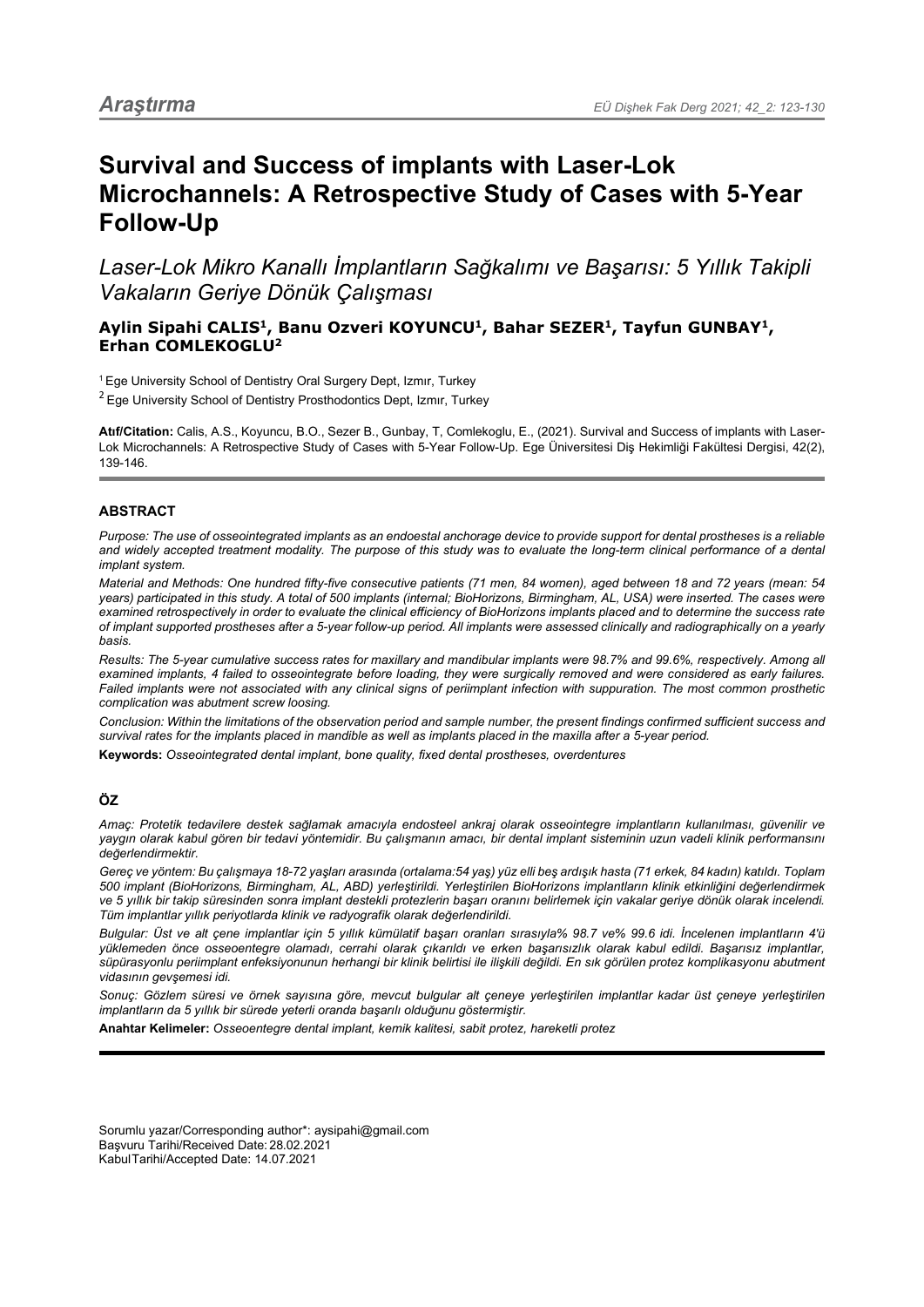## **INTRODUCTION**

The use of osseointegrated dental implants has become a successful procedure for the treatment of complete and partial edentulism. Advances in the understanding of the process of osseointegration and the development of placement techniques that ensure a high success rate have resulted in more applications for implants<sup>1-5</sup>

Brånemark et al have pioneered the modern-day use of this technology, in which implant materials capable of bearing forces produced during normal function interface both structurally and functionally with bone.

At the beginning of this century, it was reported that there were 25 dental implants manufacturers with marketing about 100 different dental implant systems with variety of diameters, lengths, surfaces, platforms, interfaces, and body shapes.4 Significant differentiation and distinctions are based on (i) the implant/abutment interface, (ii) the body shape, and (iii) the implant-tobone surface. This remarkable increased need and use of implant-treatments may result from the combined effect of a number of factors; including aging population, tooth loss related to age, anatomic consequences of edentulism, poor performance of removable prostheses, psychologic aspects of tooth loss, predictable long-term results of implant-supported prostheses and advantages of implantsupported prostheses.<sup>6,7</sup>

Assuming an acceptable level of surgeon's experience and patient's bone quality, reliable implants will result in a more predictable outcome. Since Schnitman and Shulman8 proposed success criteria for implants, several criteria have been proposed9,10 and the report by Albrektsson et al  $11$  is most widely used.<sup>12</sup>

Many studies have considered 1 year after implant placement to be a critical point because the Kaplan-Meier survival curve almost reaches a plateau 1 year after the implant placement. Performance of bone augmentation did not affect the implant success rate or the amount of marginal bone loss.<sup>12-14</sup>

Until recently, various implant systems have been introduced to increase the success rate and research on implant design and surface treatment has been actively performed.15,16 Many studies have revealed that the success rate is higher in rough-surfaced implants by various surface treatments than in smooth-surfaced implants by machining.17,18 Regarding the morphology of the implants, the initial stability was enhanced by selftapping implants and the success rate was also increased. 12,19,20

The purpose of this retrospective study was to evaluate the clinical outcome of BioHorizons dental implants placed in the maxilla or in the mandible over a period of 5 years.

## **MATERIALS AND METHODS**

A retrospective review of implant replacement of lost tooth/teeth over a period of 5 years (2005 –2010) at School of Dentistry Ege University, Turkey was carried out. One hundred fifty-five consecutive patients (71 men, 84 women), aged between 18 and 72 years participated in this study. The mean age of the patients was 54 years. The inclusion criteria for enrollment in this study were (1) age minimum 18 (2) the presence of any kind of maxillary or mandibular partial or total edentulism (single tooth gap, distal extension, edentulous space in the arch, fully edentulous), (3) sufficient residual vertical bone volume to receive implants of at least 8 mm in length as assessed by clinical and radiological examination, (4) the absence of periodontal and mucosal diseases, and (5) good general health status.

Exclusion criteria were, (1) a high degree of bruxism, (2) smoking, (3) more than 20 cigarettes/day and excessive consumption of alcohol, (4) localized radiation therapy of the oral cavity, (5) antitumor chemotherapy, (6) liver diseases, (7) blood diseases, (8) kidney diseases, (9) immunosuppressed patients, (10) corticosteroid therapy, (11) pregnancy, (12) inflammatory and autoimmune diseases of the oral cavity, (13) poor oral hygiene.

Implant survival rate was evaluated according to the following criteria: (1) absence of persisting pain or dysesthesia; (2) absence of peri-implant infection with suppuration; (3) absence of mobility; and (4) absence of persisting peri-implant bone resorption greater than

1.5 mm during the first year of loading and 0.2 mm/year during the following years.

#### **Data Collection**

At the initial visit, all patients received clinical and occlusal examination, periapical and panoramic radiographs. The patients presented with one of four different indications (single tooth gap, distal extension inter/intraarch edentulism and fully edentulous).

A total of 500 implants (BioHorizons, Birmingham, AL, USA) were inserted. Implants with lengths of 9, 10.5, 12 or 15 mm and diameters of 3.8, 4.0 or 5.0 mm were used. All implants were installed by two experienced surgeons from the Ege University Faculty of Dentistry Department of Oral and Maxillofacial Surgery. The prostheses were fabricated by an experienced prosthodontist (MEÇ) at the Department of Prosthodontics at Ege University.

Of the 500 implants examined here, 243 (48.6%) were placed in the maxilla, including 116 in anterior region and 127 in posterior region. Two hundred and fifty seven (51.4%) implants were placed in the mandible, 69 being placed in anterior and 188 placed in posterior regions. The distribution of implants and recipient sites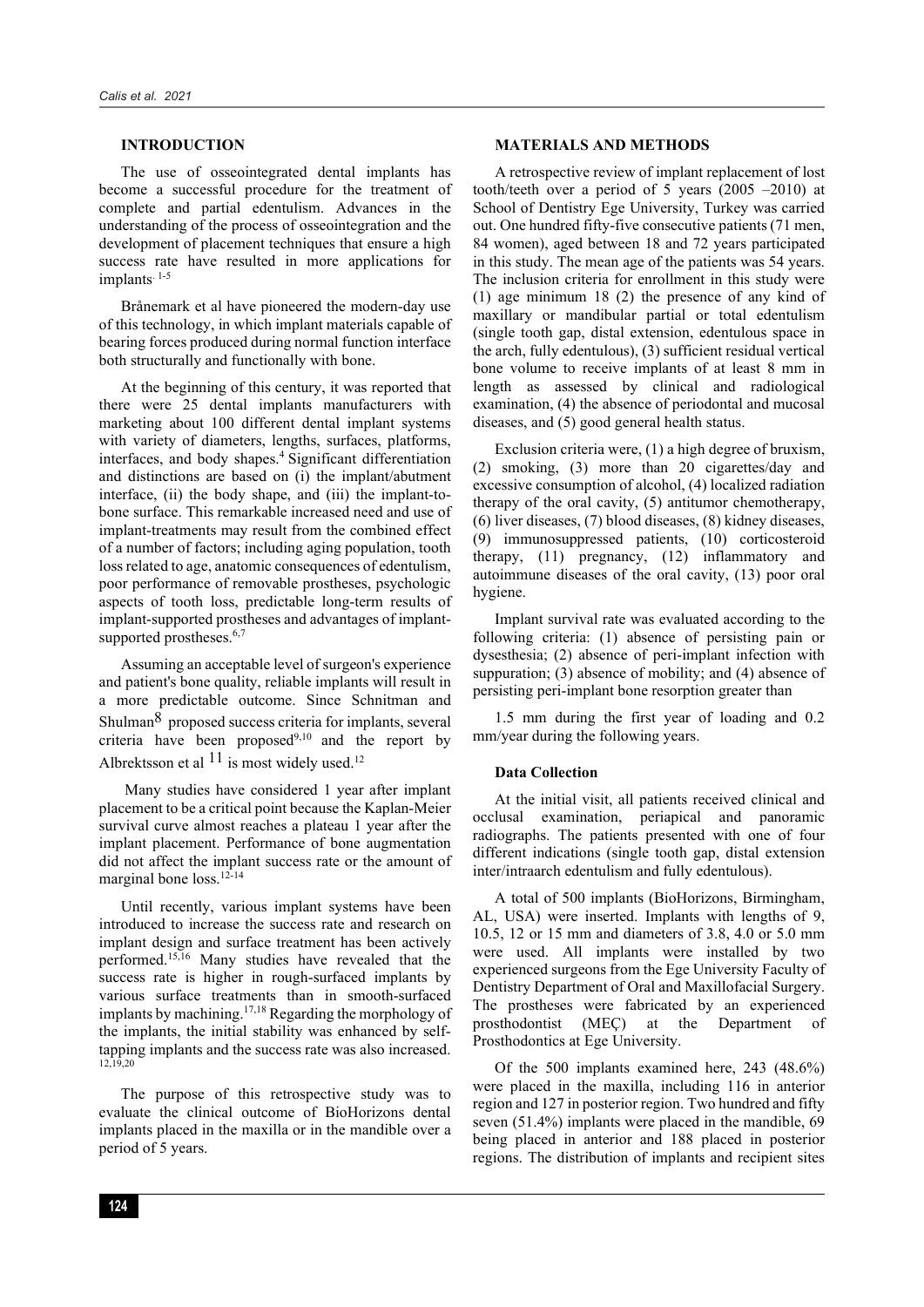are summarized in Table 1. A total of 205 prosthetic restorations were connected to the implants (Table 2).

| Table 1. Classifications of implant recipient sites. |  |  |  |  |  |
|------------------------------------------------------|--|--|--|--|--|
|------------------------------------------------------|--|--|--|--|--|

| Type of implant recipient site                                                                    | <b>Number of implants</b> |
|---------------------------------------------------------------------------------------------------|---------------------------|
| Standard sites (sufficient bone and keratinized mucosa)                                           | 208                       |
| Maxillary sites with deficient posterior alveolar ridge (Sinus lifting or osteotome technique,    |                           |
| implant placement)                                                                                | 82                        |
| Sites with horizontal bone defect; simultaneous GBR approach (implant placement + membrane        |                           |
| application)                                                                                      | 174                       |
| Sites with horizontal bone defect; taged GBR approach (bone grafting $+$ membrane application, no |                           |
| implant placement)                                                                                | 36                        |
| Total                                                                                             | 500                       |

| <b>Table 2.</b> Prosthetic rehabilitation procedures performed |  |  |
|----------------------------------------------------------------|--|--|
|----------------------------------------------------------------|--|--|

| <b>Prosthetic restoration</b>         | Maxilla | <b>Mandible</b> | <b>Total</b> |
|---------------------------------------|---------|-----------------|--------------|
| Full-arch bridge (8 implants)         | 96      | 80              | 176          |
| Overdenture (Dolder bar- 4 implants)  |         |                 | 12           |
| Overdenture (Ball anchors 2 implants) | 20      | 30              | 50           |
| Single tooth replacement              | 44      | 36              | 80           |
| Short-span fixed bridges              | 80      | 102             | 182          |
| Total                                 | 248     | 252             | 500          |

## **Surgical and Prosthetic Techniques**

Diagnostic impressions were made with an irreversible hydrocolloid (CA37; Cavex, The Netherlands). Impressions were poured with a Type IV dental stone (GC Fujirock EP; GC Europe, Belgium). Surgical guides were prepared by an imprint of the diagnostic wax-up, which were converted to working plaster models. Periapical and panoramic radiographs were obtained before surgery for all patients. Patients received informed consent forms.

All patients underwent the same surgical protocol. Antimicrobial prophylaxis was obtained with mouthrinses of 0.12% chlorhexidine gluconate solution (three times a day for 7 days starting 3 days before surgery) and antibiotics (2 g/day of clavulanic acid and amoxicillin for 3 days starting 1 hour before surgery). Local anesthesia was induced by infiltration with 2 ml of Jetocaine® (Adeka, Istanbul, Turkey) (Lidocaine HCl).

Implants were placed according to the manufacturer protocol. Bone quality classification was performed at the time of surgery by the oral surgeon on the basis of hand-feeling persistence of the drilling resistance according to the classification of Trisi and Rao. <sup>21</sup> Implants placed in sites with good bone quality were examined after a healing period of three-four months in the maxilla or two-three months in the mandible. Implants placed in sites with poor bone quality (soft), or

grafting area were examined after a five or six months healing period. The patients received clinical and radiographic evaluation at the above designated appropriate healing time.

The implant immobility was tested by resonance frequency analysis (RFA) (Osstell Mentor, Sweden) after 3-6 months and implants having an implant stability quotient (ISQ) higher than 65 were restored. Manufacturer-recommended screw torque values (30 Ncm) were used. Types of prosthetic restorations included maxillary full-arch fixed dental prostheses (FDP), mandibular overdentures supported with ball anchors and short-span FDP and crowns. The occlusion in definitive FDP were established as with simultaneous contacts in maximal intercuspation, canine protected articulation, or group function during working side movements, and absence of interferences during non– working side movements. All metal-ceramic FDP fabricated from a nonprecious metal alloy (Wiron 99, Bego, Germany) with a feldspathic veneering ceramic (Vita Omega; VITA Zahnfabrik, Germany) were cemented with a zinc polycarboxylate cement (Poly-F, Dentsply, UK). Overdentures were retained over ball anchors by a chairside implant-abutment connection procedure after definitive denture fabrication. Bilateral balanced occlusion was established for these patients.

The maxillary fullarch bridges were retained by implants placed in positions 11-13-15-17-21-23-25-27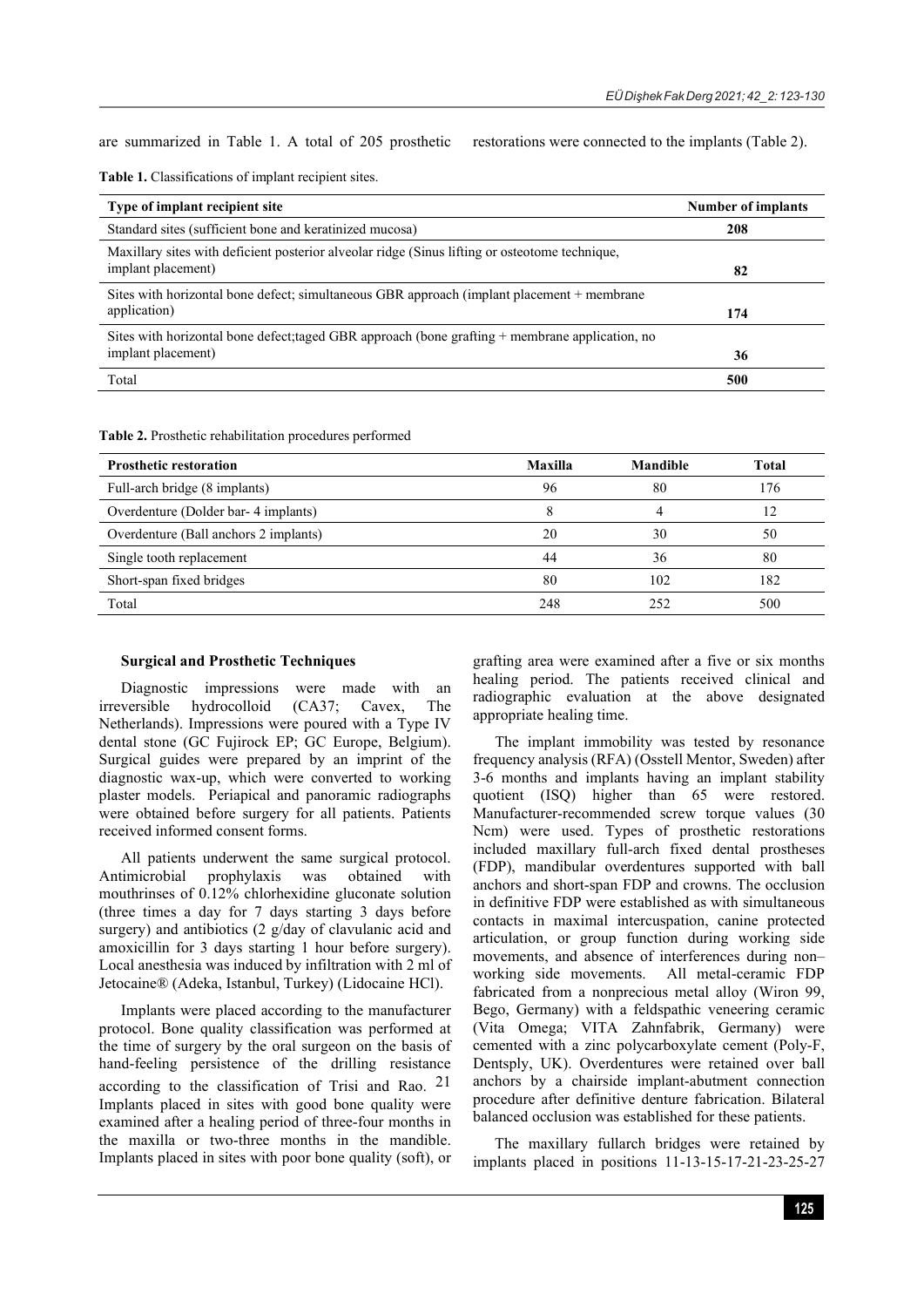and the mandibular in positions 31-33-35-37-41-43-45- 47. Patients who were treated with overdenture supported with dolder bars received the implants positioned in mandible 34-32-42-44, in maxilla 14-12-22-24. Overdentures supported with ball anchors received the implants installed in position 33-43. None of the overdentures in maxilla was supported with ball anchors.

#### **Assessments**

At review appointments, implants were tested manually for mobility and were examined for signs of infection. Crestal bone loss was assessed by manual probing and also by periapical radiographs, obtained by a nonstandardized, long-cone paralleling technique with use of an XCP positioner (Dentsply Rinn, Elgin, Ill.). Crestal bone loss (from baseline to the end of the observation period) was categorized as follows: 0 to 1 mm> 1 to 2 mm,> 2 to 3 mm, > 3 to 4 mm,> 4 to 5 mm and> 5 mm. Implants were considered successful only if crestal bone loss was no more than 4 mm. Any adverse events reported by the patients were recorded. Other assessments included oral hygiene and periodontal status, although the findings were documented only if they were considered outside the normal range.

## **Implant Outcome (Success, Survival and Failure Criteria)**

Implants were classified in 1 of the following 3 categories according to outcome.

**Surviving implant:** Implant that remained in situ and in function, whether or not there were any complications, such as exudate, facial space abscess, local implant fistula, pain or swelling at the implant site, purulence, periimplant radiolucency and/or crestal bone loss greater than 4 mm.

**Successful implant:** Surviving implants that also fulfilled the following criteria: 2,11,16

- absence of mobility, assessed manually and by a manual torque test
- absence of peri-implant radiolucency
- absence of continuous pain or suppuration around the implant
- absence of deep (> 5 mm) pockets adjacent to the implant
- bone loss <4 mm

**Failed implant:** Implant that had been removed for any reason, pain, mobility or advanced bone loss. Early failures were those occurring up to 1 year after the surgery but before prosthetic restoration. Late failures were those occurring more than 1 year after implant placement or after restoration.

All implants were subsequently assessed clinically and radiographically at seven follow-up examinations which occurred 1, 6, 12, 24, 36, 48 and 60 months after prosthesis placement.

Radiographic evaluation was performed by either periapical radiographs obtained by long-cone paralleling technique or panoramic radiographs. In patients who were treated with overdentures or full-arch bridges supported with multiple implants a panoramic radiograph was used. In partially edentulous patients periapical radiographs were used. Radiographs were analyzed for presence peri-implant radiolucencies.

#### **Statistical Analysis**

All clinical data were entered into an electronic database. The statistical software SPSS version 22.0 was used for analysis and Microsoft word and excel were used to generate tables. Descriptive statistics was computed for all the variables. The Chi-square test was used to evaluate the uniformity in the distrubition of patients and implants. The success of the implant was analyzed by Kaplan–Meier survival analysis.

Life tables included the following parameters: observation time, number of implants at the start of each interval, number of failed implants during each interval, number of implants not subjected to follow-up examination due to patient drop-out, annual survival and success rates and cumulative survival and success rates. Cumulative success rates, which took into account failure conditions in addition to failed implants, were calculated for each jaw.

#### **RESULTS**

155 (71 men, 84 women) patients who had 500 implants installed in their maxilla and/or mandibles were included in the study. The mean age of the patients at the time of implant placement was 54 years (range 18 to 72 years). The patients presented with one of five different indications (80 implants for single restorations, 92 for distal extensions, 90 edentulous spaces in the arch, 238 fully edentulous). 64% of single and multiple-unit implant retained FDP were cemented and 36% were screw retained. Of the 500 examined implants, 4 (two in anterior maxilla, one in posterior maxilla, one in posterior mandible) did not integrate before loading and revealed chronic periimplant infection. These were considered as early failures and this resulted in 0.8% early failure rate (Tables 3 and 4). These implants were replaced with new implants after the implant removal.

During the healing period the remaining implants showed no clinical signs of inflammation and/or periimplantitis radiolucencies. Osseointegrated 500 implants did not show signs of peri-implant infection and/or peri-implant radiolucencies.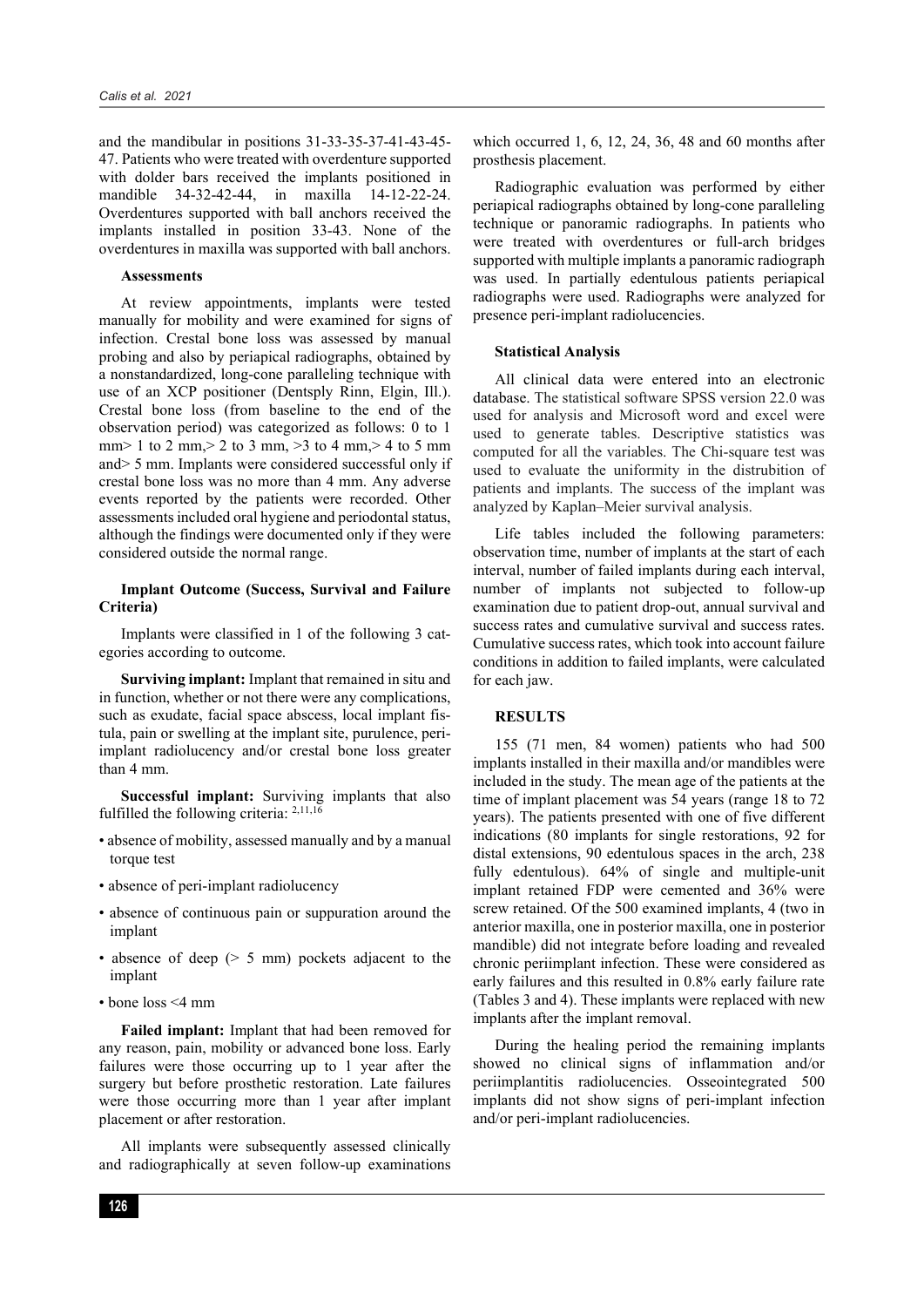| <b>Implant location</b> | No of implants<br>inserted | <b>Early failures during</b> | <b>Implant removal</b> |                          |           |
|-------------------------|----------------------------|------------------------------|------------------------|--------------------------|-----------|
|                         |                            | healing                      | $\leq$ 1 year          | $1-2$ years              | 2-4 years |
| Maxilla Anterior        | 116                        |                              |                        | $\overline{\phantom{0}}$ |           |
| Maxilla Posterior       | 127                        |                              |                        |                          |           |
| Mandible Anterior       | 69                         |                              |                        |                          |           |
| Mandible Posterior      | 188                        |                              |                        |                          |           |
| Total                   | 500                        |                              |                        |                          |           |

**Table 3.** Distribution and timing of implant failures.

**Table 4**. Characteristics of failed implants.

| <b>Implant location</b> | <b>Failure time</b> | <b>Implant length</b> | <b>Implant diameter</b> | <b>Reason for failure</b> |
|-------------------------|---------------------|-----------------------|-------------------------|---------------------------|
| 24                      | Early               | 12                    | 3.8                     | Mobility                  |
| 14                      | Early               | 12                    | 3.8                     | Mobility                  |
| 16                      | Early               | 12                    | 5.2                     | Mobility                  |
| 45                      | Early               | $12^{\circ}$          | 4.1                     | Mobility                  |

Three prosthetic complications were present after 5 years of functioning period (Table 5).

The interval examination and entire 5-year period success rates are summarized in Table 6. The cumulative one-year survival rates of implants were 98.28 % for the maxilla and 99.22 % for the mandible. Hence, the life table analysis indicated that the 5-year functioning cumulative success rates were 98,8% for maxillary implants and 98,4% for mandibular implants.

**Table 5.** Prosthetic complications encountered in the study.

|          | <b>Screw loosening</b> | <b>Abutment loosening</b> | Veneer fracture | <b>Abutment fracture</b> |
|----------|------------------------|---------------------------|-----------------|--------------------------|
| Mandible |                        | -                         |                 |                          |
| Maxilla  | -                      |                           | -               |                          |

| Interval (years) | <b>Implants at start</b><br>of interval | Drop outs during<br>interval | <b>Failures during</b><br>interval | <b>Success rate</b><br>within period<br>(%) | <b>Cumulative</b><br>success rate<br>$(\%)$ |
|------------------|-----------------------------------------|------------------------------|------------------------------------|---------------------------------------------|---------------------------------------------|
| $0 - 1$          | 500                                     |                              |                                    | 99.17                                       | 99.17                                       |
| $1-2$            | 463                                     |                              |                                    | 99.77                                       | 98.94                                       |
| $2 - 3$          | 387                                     |                              |                                    | 99.71                                       | 98.65                                       |
| $3-4$            | 298                                     |                              |                                    | 99.50                                       | 98.15                                       |
| $4 - 5$          | 96                                      |                              |                                    | 1.00                                        | 98.15                                       |

**Table 6.** Success rates and cumulative success rate of implants.

# **DISCUSSION**

Following the introduction of concept and practice of the osseintegration into restorative dentistry in the early1960s,<sup>1</sup> completely edentulous mandibular arches in elderly patients received primary emphasis regarding the restoration of oral function. Following excellent longterm results in the treatment of completely edentulous arches, implant-supported fixed partial dentures and overdentures became common treatment modalities.7

In the present study, as in previous studies on the long-term results of implant therapy, the implant losses were concentrated in a large number of individuals.

Initial losses during the healing phase were related with absence of osseointegration. Of the 500 implants that were inserted in the current study, four failed because of iatrogenic factors where the removal of these implants was necessary. Two failures were attributed to occlusal loading of antagonist teeth/mandibular prosthesis. Other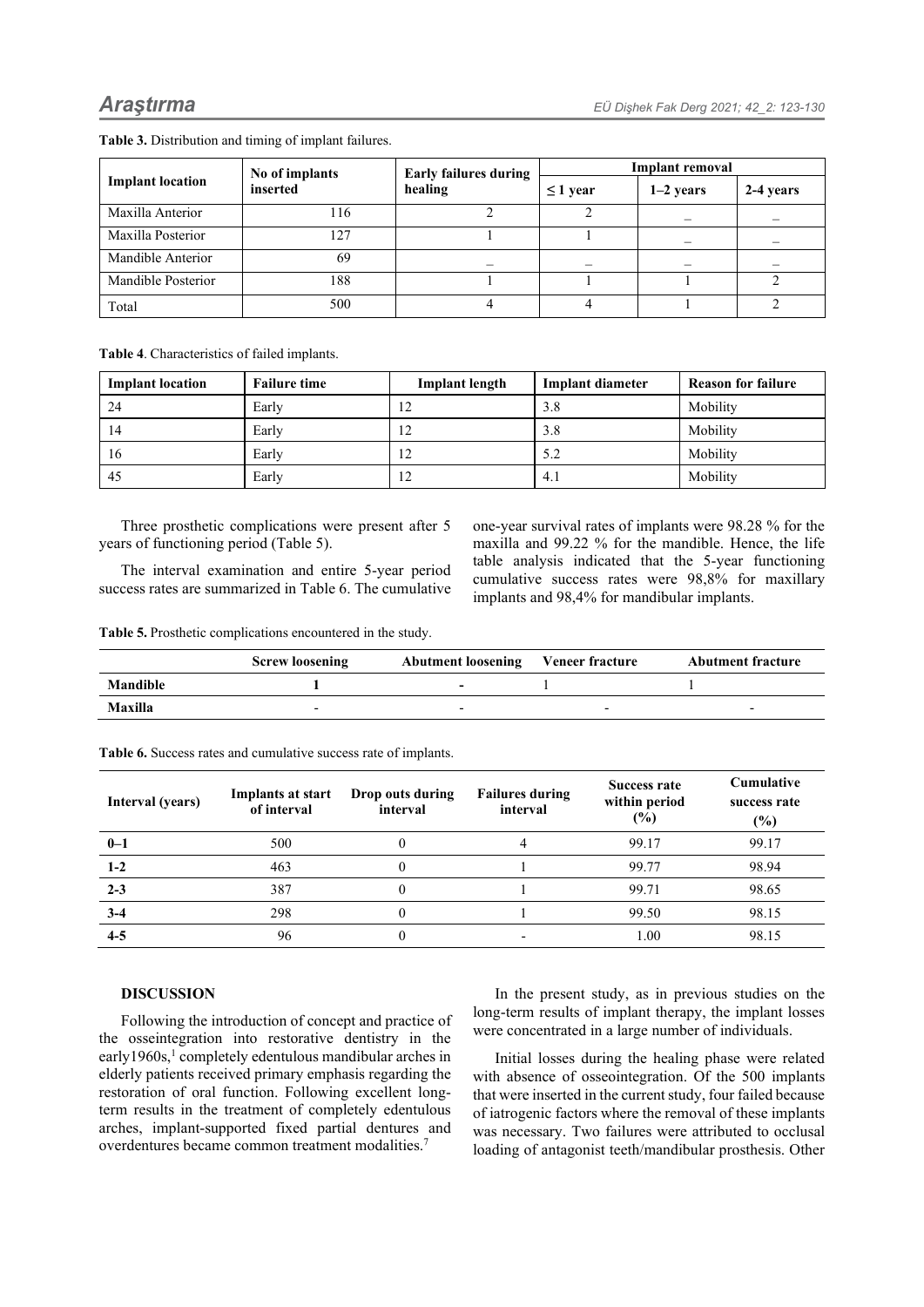implants placed at the same time and in the same patients were successfully osseointegrated. The other failure was caused by infection but the other one failed to osseointegrate because of unknown reasons. Failure of endosseous implants is either early or late, depending on whether it occurs before or after occlusal loading with a prosthetic superstructure.22 Most failures occur early, so the recognition of potential risk factors of early failure is important.<sup>23</sup>

Early failure of dental implants is thought to be caused by failure of bony healing around the implant and subsequent failure of osseointegration; this could be attributed to local or systemic factors.<sup>1,8</sup> Despite using well-documented dental implant systems, the possession of adequate clinical experience, the use of measures to avoid cross infection, and the adequacy of soft and hard tissues, implants could fail early after insertion. The reported early failure rate is from 0.8% to  $4\%$ .<sup>1,5,6</sup>

An early failure of an implant results from ''an inability to establish an intimate bone-to-implant contact''.24,25 This means that bone healing after implant insertion is impaired or even jeopardized. Both systemic and local factors can interfere with these primarily cellular events. The mechanisms that normally lead to wound healing by means of bone apposition do not take place, and rather a fibrous scar tissue is formed in between the implant surface and surrounding bone. This can lead to epithelial downgrowth, a so called saucerization or marsupialization of the implant, which results in mobility or even implant loss.

In a study, Gokcen-Rohlig et al evaluated the clinical efficiency of non-submerged Straumann implants and determined the success rate of implant retained/supported prosthesis after a 5-year period and found cumulative success rates for maxillary and mandibular implants as 91.00% and 97.81%, respectively.26 In another study, Ferrigno et al evaluated the long-term prognosis of 1286 non-submerged Straumann implants in fully edentulous arches and reported a cumulative survival rate of 95.9% and a cumulative success rate of  $92.7\%$  in ten years.<sup>27</sup> Jemt and Johansson reported 15-year patient-based data in relation to time of follow-up after treatment with fixed prostheses supported by implants in the edentulous upper jaws and found the 15-year implant and fixed prosthesis cumulative survival rates as 90.9 and 90.6%, respectively.28 Capelli et al assessed the treatment outcome of immediately loaded full-arch screw-retained prostheses with distal extensions supported by both upright and tilted implants for the rehabilitation of edentulous jaws and reported the cumulative implant survival rate for the maxilla was 97.59% for up-to-40 months of follow-up and no implant failure was recorded for the mandible.<sup>29</sup> Chiapasco prospectively evaluated survival and success rates of implants placed in the interforaminal area of edentulous mandibles and

immediately loaded with an implant-supported overdenture and found the absolute success and survival rates as 91.6% and 97.6%, respectively, whereas the cumulative survival and success rates of implants obtained with a life table analysis were 96.1% and 88.2%, respectively.30 In a clinical study, Kim et al found that the short-term survival rate of Astra Tech implants was 100% regardless of bone quality, bone quantity, or use of bone augmentation procedures.<sup>12</sup>

Degidi et al. evaluated a total of 550 implants (Maestro; BioHorizons, Birmingham, AL, USA) and found that in the immediately loaded implants group, three implants failed, all in posterior mandibular sites, with an overall 98.8% 5-year survival rate. In the control group, no implant failed, with a 100% 5-year survival rate.<sup>31</sup> In a prospective study<sup>32</sup> using a bone quality-based implant system (Maestro; BioHorizons, Birmingham, AL, USA), it was reported that no implant failure occurred, and crestal bone loss values were similar to or less than values reported with the conditional two-stage approach. In another prospective study Misch et al assessed a bone quality–based (Biohorizons) implant system, with four implant designs and found that the surgical survival of 975 implants was 99.4%, with the survival  $100\%$  for D4 bone.<sup>33</sup>

A significant relationship between smoking habits and implant loss was not found in this study. Nevertheless, due to the small number of smokers, this result could be biased. It should be noted that one smoker lost one implant due to chronic trauma of the prostheses.

A number of studies have shown that success and survival rates for the upper jaw are significantly lower than those for the lower jaw.<sup>1,34,35,36</sup> In our study, initial losses during the healing phase was observed three in the maxilla and one in the mandible.

On the other hand, a recent meta-analysis reported that, in partially edentulous patients, titanium implants with a rough surface had significantly higher success rates in the maxilla than in the mandible. Our 5-year functioning cumulative success rate for maxillary implants (98.8%) was consistent with the literature, our 5-year functioning cumulative success rate for mandibular implants (98,4%) was lower than that reported previously.

Abutment screw loosening as a prosthetic complication in the present study could be attributed to metal fatigue behavior after cyclic occlusal loading after 5 years. This problem was solved by drilling a hole from the occlusal surface of FDP and applying torque with a torque device and filling the cavity with a composite resin after obturating the screw hole with a teflon tape.

Although implant survival and implant success rates often tend to slowly decline after 5 years in function, this trend was not observed in the present study.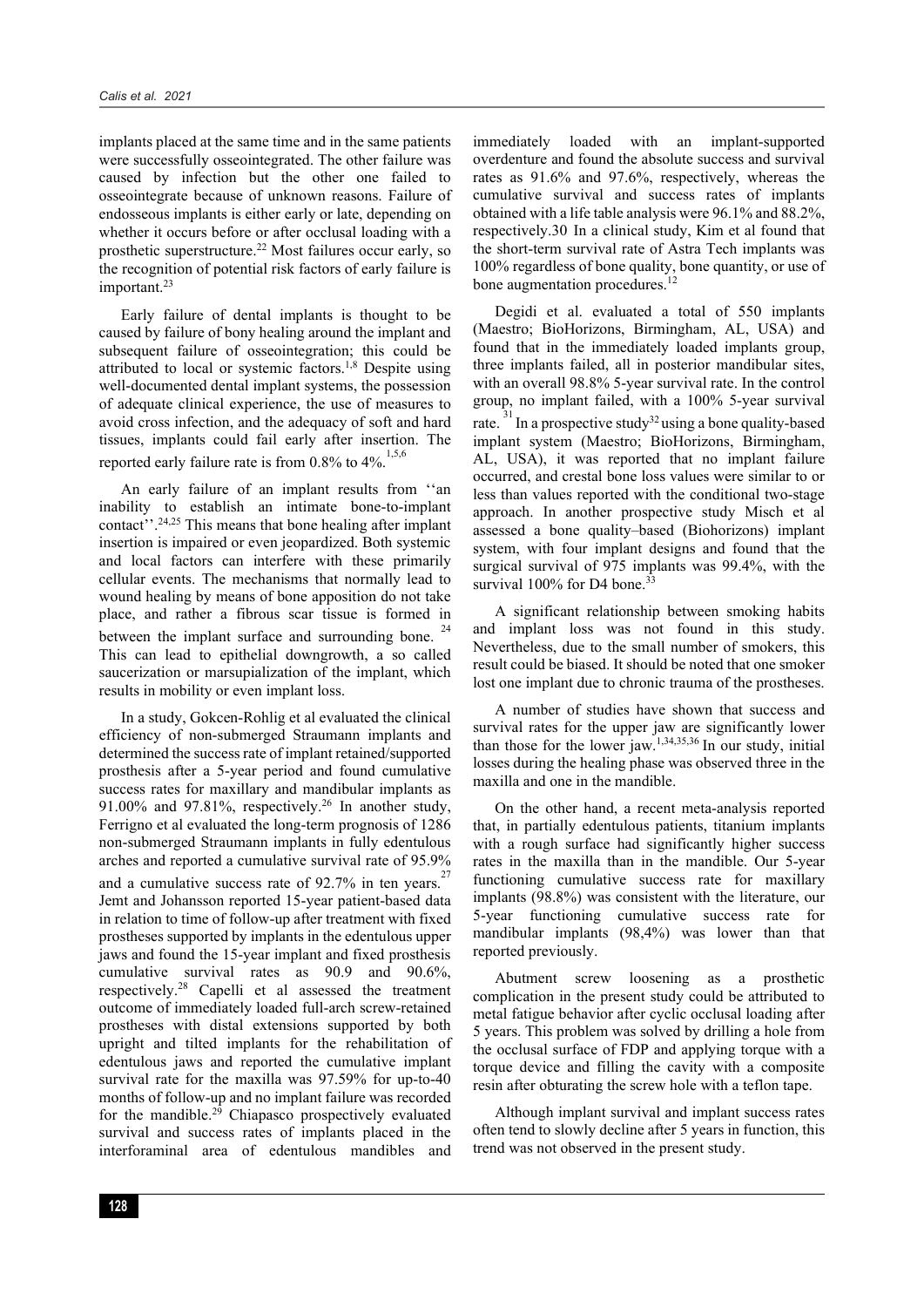When considering implant success, it is advisable to evaluate not only the implant survival rate but also the implant success rate. It is then necessary to study biological and technical complications.

## **CONCLUSION**

Osseointegrated implants have become an extremely valuable treatment option in prosthetic reconstruction. This clinical study exhibited excellent long-term outcomes with high survival rates of BioHorizons implants placed in the mandible as well as implants placed in the maxilla after a 5-year period.

## **Compliance with ethical standards**

## **Conflict of interest**

The authors declare that they have no conflict of interest.

## **REFERENCES**

- 1. Adell R, Eriksson B, Lekholm U, Brånemark PI, Jemt T. Longterm follow-up of osseointegrated implants in the treatment of totally edentulous jaws. Int J Oral Maxillofac Implants 1990; 5:347–359.
- 2. Cochran DL. The scientific basis for and clinical experiences with Straumann implants including the ITI Dental Implant System: a consensus report. Clin Oral Implants Res 2000;11(Suppl):33–58.
- 3. Bahat O. Brånemark system implants in the posterior maxilla: clinical study of 660 implants followed for 5 to 12 years. Int. J Oral Maxillofac Implants 2000; 15:646–653.
- 4. Levine RA, Clem D, Beagle J, et al. Multicenter retrospective analysis of the solid-screw ITI implant for posterior singletooth replacements. Int. J Oral Maxillofac Implants 2002; 17:550–556.
- 5. Fugazzotto PA, Vlassis J, Butler B. ITI implant use in private practice: clinical results with 5,526 implants followed up to 72 months in function. Int. J Oral Maxillofac Implants 2004; 19: 408–412.
- 6. Misch, C.E. In Contemporary Implant Dentistry; Misch, C.E., Ed.; Mosby, Inc.: St. Louis, MO, USA Chapter 1,1999; p. 3.
- 7.Oshida Y, Tuna EB, Aktören O, Gençay K. Dental implant Systems.Int. J. Mol. Sci 2010; 11: 1580- 1678.
- 8. Schnitman PA, Shulman LB. Recommendations of the consensus development conference on dental implants. J Am Dent Assoc 1979;98: 373–377.
- 9. Smith DE, Zarb GA. Criteria for success of osseointegrated endosseous implants. J Prosthet Dent 1989; 62:567–572.

# **Funding**

This study is not supported by an institution.

## **Ethical approval**

All procedures performed in studies involving human participants were in accordance with the ethical standards of the institutional and/or national research committee and with the 1964 Helsinki declaration and its later amendments or comparable ethical standards. The study was approved by Ege University Faculty of Medicine's Clinical Research Ethics Committee.

#### **Informed consent**

Informed consent was obtained from all individual participants included in the study.

- 10. Buser D, Weber HP, Lang NP. Tissue integration of non-submerged implants. 1-year results of a prospective study with 100 ITI hollow-cylinder and hollow-screw implants. Clin Oral Implants Res 1990; 1:33–40.
- 11. Albrektsson T, Zarb G, Worthington P, Eriksson AR. The long-term efficacy of currently used dental implants: a review and proposed criteria of success. Int J Oral Maxillofac Implants 1986; 1:11–25.
- 12. Kim JS, Sohn JY, Park JC, Jung UW, Kim CS, Lee JH, Shim JS, Lee KW, Choi SH. Cumulative survival rate of Astra Tech implants: a retrospective analysis. J Periodontal Implant Sci Apr 2011; 41(2): 86–91.
- 13. Schliephake H, Neukam FW, Wichmann M. Survival analysis of endosseous implants in bone grafts used for the treatment of severe alveolar ridge atrophy. Oral Maxillofac Surg.1997;Nov;55(11):1227-1233; discussion 1233-4.
- 14. Finne K, Rompen E, Toljanic J. Clinical evaluation of a prospective multicenter study on 1-piece implants. Part 1: marginal bone level evaluation after 1 year of follow-up. Int J Oral Maxillofac Implants.2007; Mar-Apr;22(2):226-234.
- 15. van Steenberghe D, De Mars G, Quirynen M, Jacobs R, Naert I. A prospective split-mouth comparative study of two screw-shaped self-tapping pure titanium implant systems.Clin Oral Implants Res.2000; Jun;11(3):202-209.
- 16. Cochran DL.A comparison of endosseous dental implant surfaces. J Periodontol.1999; Dec; 70(12):1523-1539.
- 17. Li DH, Liu BL, Zou JC, Xu KW. Improvement of osseointegration of titanium dental implants by a